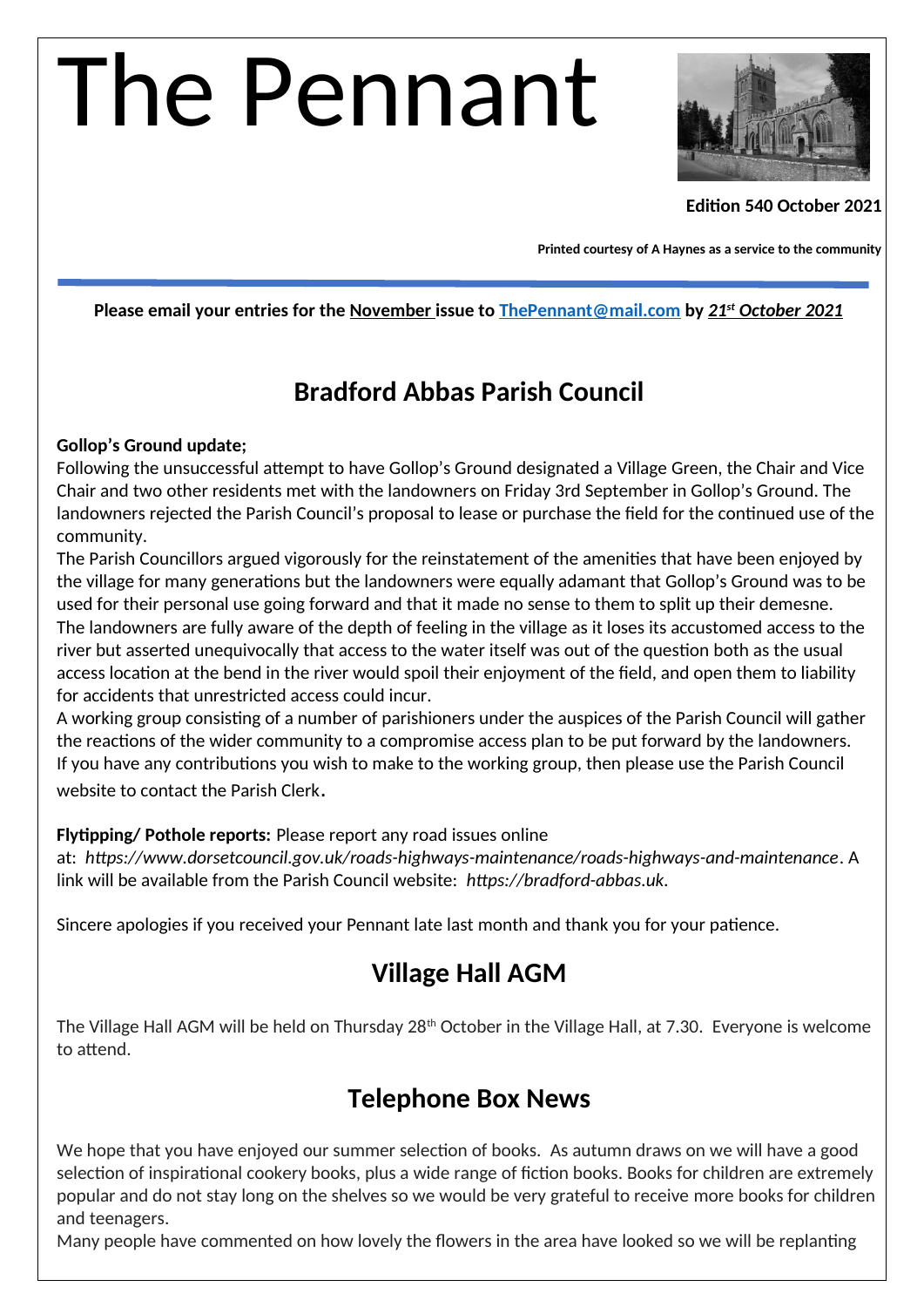the troughs etc. and would be grateful to receive any donations of spring bulbs. We will also continue the work of brightening up other areas around the village and hope to plant a large quantity of daffodils. We are sure that you will agree that seeing 'a host of golden daffodils' gladdens the heart and spirit after what will be a dull winter period. If you would like to bring some rays of sunshine to the village we would love to receive daffodil bulbs …a handful or a sackful! Please leave bulbs in the telephone box or phone 413119 or 706419 and of course we would be grateful for offers of help with this project. Thank you for all your encouragement.

The Telephone Box Team

# **Bradford Abbas History Society**

There will be an Extraordinary General Meeting of the Society on Tuesday October 12th at 2.30pm in the Village Hall. It would be appreciated if all members would attend.

#### **Rose and Crown, Bradford Abbas**

The first five weeks have gone really well and thanks to all our customers for your support. We have had a quiz, music, skittles, rooms let, motorhomes parked up, coffee mornings, happy hours, meat draws and more yet to happen as we move forward.

We have supplied some great food and new beers and will continue to evolve with your support. New hours for the coming autumn and winter are in place but we will still be open 7 days a week for limited hours going forward.

Shouldn't mention it, but Xmas menus are nearly ready so keep an eye out!

Thanks again for your support

Mark, Karen and all the staff here at the R & C.

(Contact details: Tel 01935 474506; email *roseandcrownba@yahoo.com*)

## **Bradford Abbas Variety Club**

Bradford Abbas Variety Club has been putting on an annual production every year for the last 40+ years. It took a pandemic to stop the cast, crew and committee from treading the boards in 2021. We are hoping to be back in business for 2022, so are calling all interested parties to come along to our AGM, which will be held in the Rose and Crown at 7.30pm on **Saturday 9th October**.

For those that don't know what we do, we put on a Variety show over three nights during February half term - any proceeds we collect from sponsors and our audiences are distributed to various village organisations. We were proudly able to donate £2000 after our last show in 2020.

So, to get us back up and running again any help/involvement from new and existing members would be extremely welcome. There is a role for everyone; from actually being on stage, to being part of the crew or committee to sketch writers/producers. We are always looking for new ideas and new talent. Please come along and find out at our AGM. We need you!

If you need any further information, please contact Merys on 07834 547578

# **Tuesday Afternoon Market Stalls**

Don't forget, the Tuesday Afternoon Market is now held in the car park of the Rose and Crown. Many thanks to Mark, the new landlord, who has also offered the use of the skittle alley for the market when the weather becomes more inclement.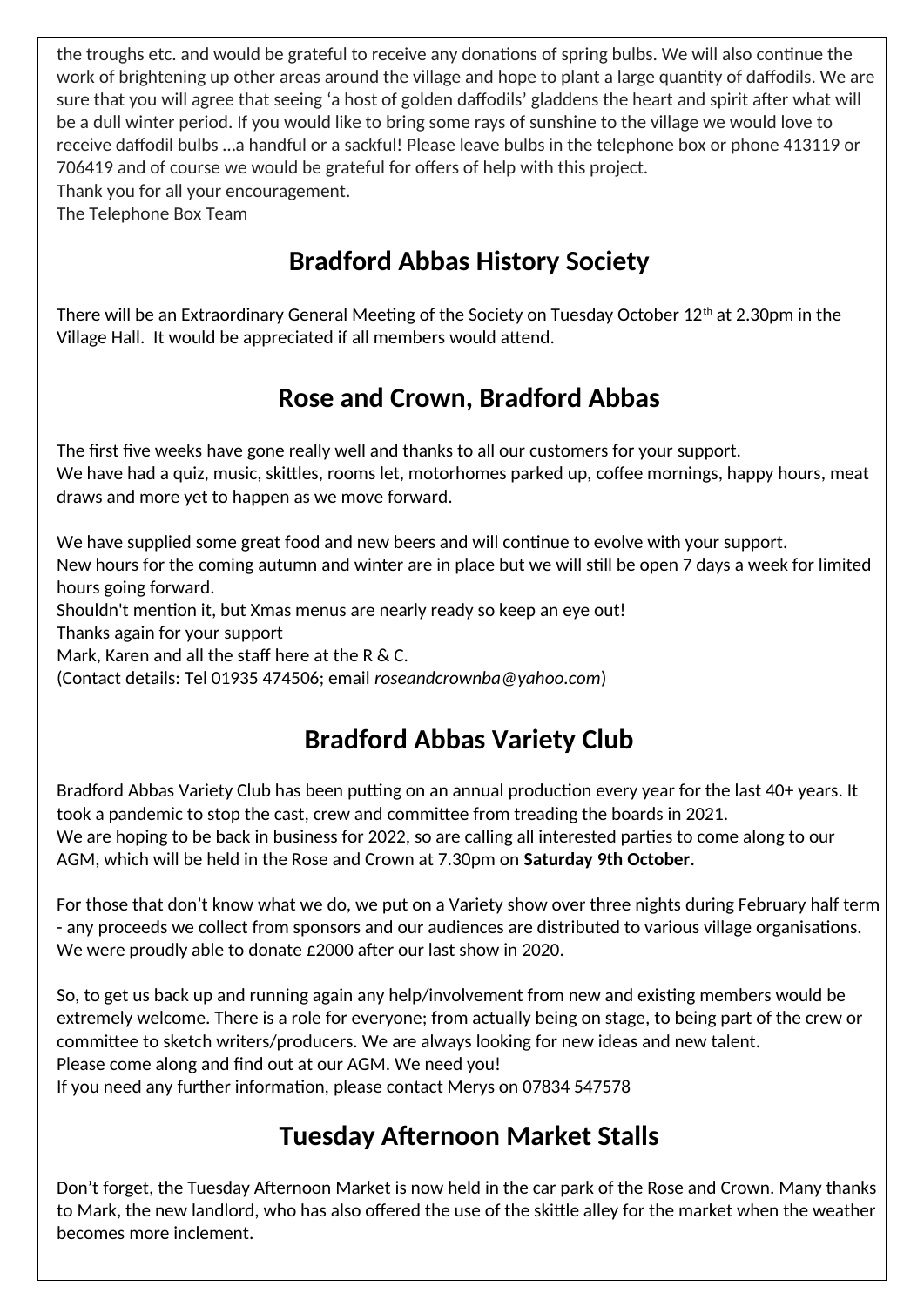# **Friendship Club**

The **Friendship Club** meets on the first Tuesday afternoon of the month at 14.00 hrs in the Village Hall. There is Bingo, a draw, Tea & Biscuits and a chance to buy Eva's cakes and quiches from our trading table. Also, there is the opportunity to have a chat and laugh with fellow villagers. Everyone is welcome.

# **Monday Night Bingo**

**Monday Night Bingo** every Monday at 7.00 pm, with eyes down at 7.30 pm, at Bradford Abbas Sports and Social Club. Everyone is welcome to our weekly light-hearted evening which also includes a chance to win the SNOW BALL, and of course a laugh and chat. We finish at 9.00 pm.

## **Bradford Abbas Sports and Social Club**

**Saturday 30th October** - Family Halloween Party, 6pm til late. Games, music, hot dogs and even a Halloween punch. Come dressed up in your Halloween costumes! **Saturday 6th November** - enjoy some live music with The Diamonds from 7pm. Food will be available to book prior to the event **Saturday 20th November** - Black Tie Dinner. Booking details to follow **Saturday 27th November** - ABBA Night!! Get your chic on and let's dance **Saturday 11th December** - children's Christmas party **Saturday 18th December** - Christmas Skittles

Full details of all of these events and more coming soon!!

## **Sherborne Bradford Abbas Camera Club**

Our regular meetings are on the second and fourth Tuesdays in the month and are currently being held on Zoom:

- **Tuesday 12th October**: "Brief Encounters" with Paul Harris, whose experience is steeped in the traditions of Cultural, Documentary and Adventure travel and will take us on an international journey with his outstanding images.
- **Tuesday 19th October**: Creative Flower Photography with Colin Harrison. The object of his talk will be to show how you can easily produce creative flower images. He has a different approach to still life photography which he will explain covering a variety of techniques, including how to frame an image, the best use of lighting, even making your own equipment. Post processing will also be covered including the use of some lesser-known software.
- **Tuesday 26th October**: Bradford Abbas Shield Competition judged on Zoom by John Tilsley.

New members are always welcome. If the event is held on zoom you will be able to request the joining URL at *sbaclub@yahoo.com.* As usual further information can be found on our website *[sbacameraclub.co.uk](http://sbacameraclub.co.uk/)*

## **Bradford Abbas WI**

The WI holds its regular meetings in the Village Hall at 7.30 p.m. on the third Tuesday of the month, so do come along and find out more. Further details available from Debbie Rylands, Secretary, 01935 473334.